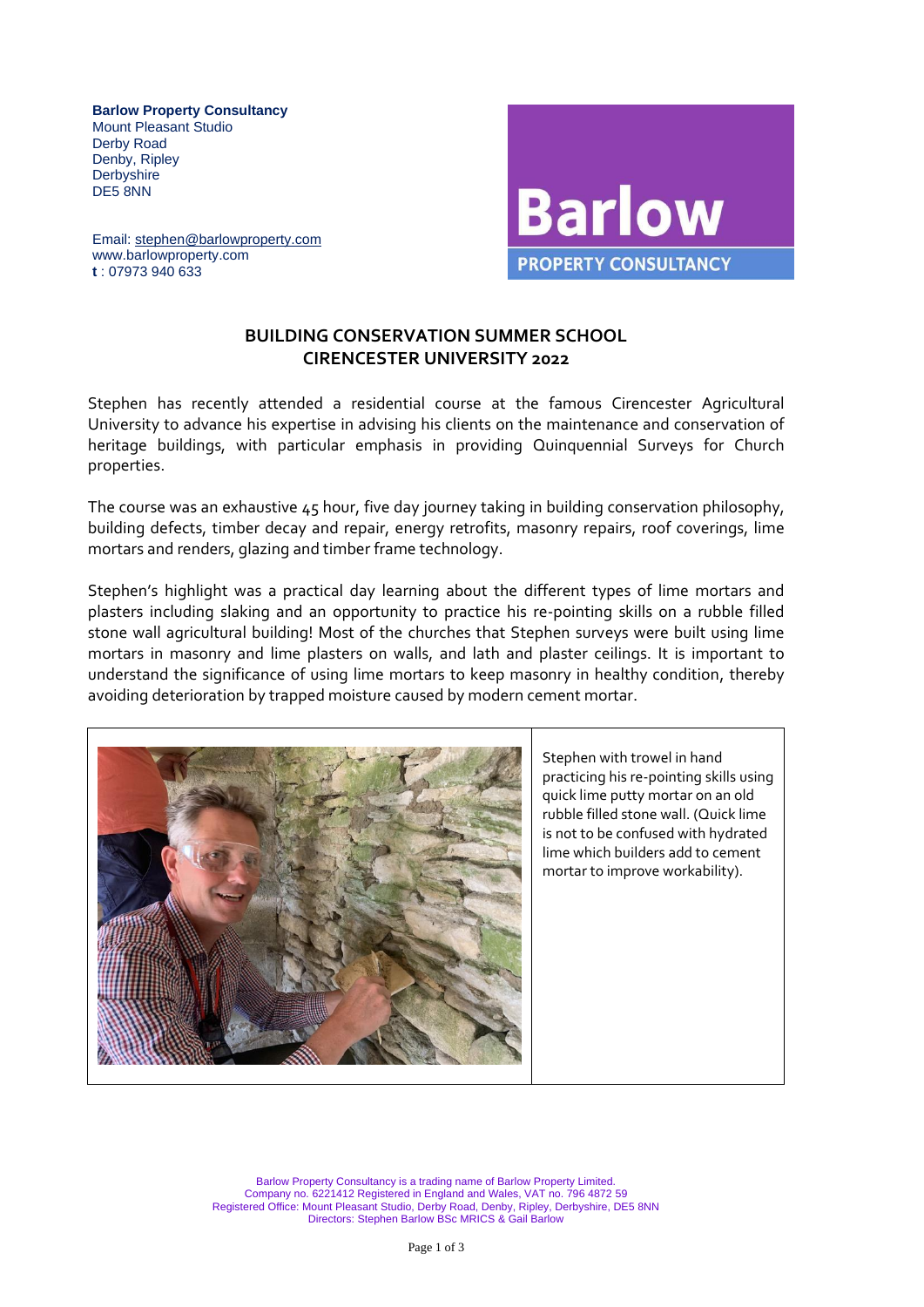We were treated to a tour of Cirencester town centre by the well-known local Artist and Conservator, Rory Young, who's indepth knowledge of the architecture and history of the famous honey-coloured stone buildings was fascinating and included descriptions of the majestic John the Baptist Parish Church and recent refurbishment of the South Porch, complete with lime wash. The streets were lined with gems of architectural history, some correctly maintained and others not so! The wool merchant's house was a fine example of the riches resulting from the medieval wool trade. We ended the day in Rory's own restored and very individual town house as he entertained us with local stories with wine glass in hand!



Our final day was an amazing experience at Woodchester Mansion, a Grade I Listed architectural masterpiece of significance at a national and international level. Woodchester Mansion in Gloucestershire is a masterclass of the Victorian Gothic Revival style. The building was left unfinished in the mid 1870's which is special in itself as it reveals in layers the techniques and craftsmanship buried by normally completed projects. We were given tasks in surveying the building, diagnosing defects and specifying repairs in accordance with the conservation principles of the Society for The Protection of Ancient Buildings founded by William Morris and others. Work is still taking place on the building to conserve it and we were treated to a tour from the scaffold, one stonemason revealing that he had worked on the Vatican!

> Barlow Property Consultancy is a trading name of Barlow Property Limited. Company no. 6221412 Registered in England and Wales, VAT no. 796 4872 59 Registered Office: Mount Pleasant Studio, Derby Road, Denby, Ripley, Derbyshire, DE5 8NN Directors: Stephen Barlow BSc MRICS & Gail Barlow